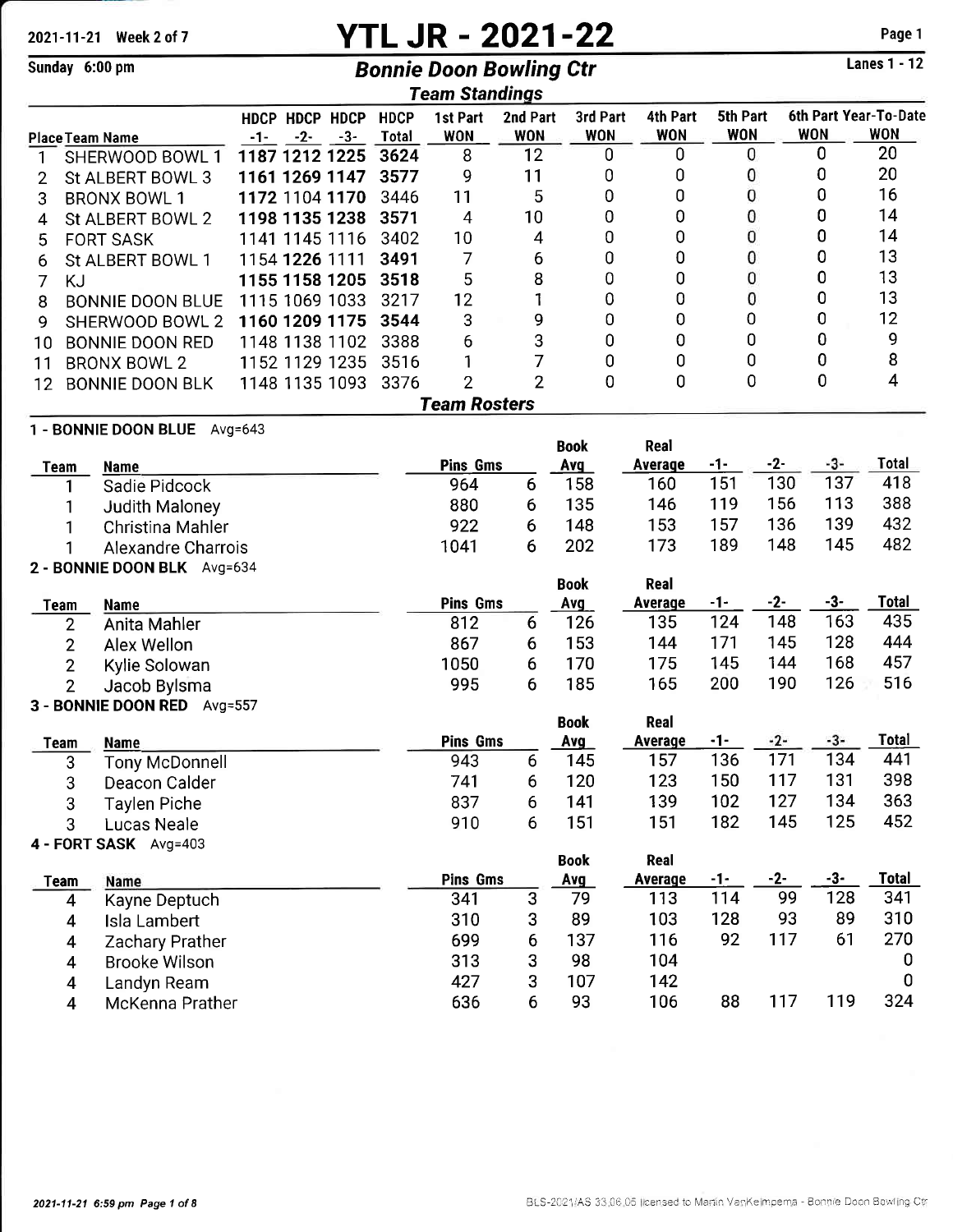|                 | 2021-11-21 Week 2 of 7              | <b>YTL JR - 2021-22</b> |   |             |                |             |              |       | Page 2       |
|-----------------|-------------------------------------|-------------------------|---|-------------|----------------|-------------|--------------|-------|--------------|
| 5 - KJ Avg=504  |                                     |                         |   |             |                |             |              |       |              |
|                 |                                     |                         |   | <b>Book</b> | Real           |             |              |       |              |
| <b>Team</b>     | <b>Name</b>                         | <b>Pins Gms</b>         |   | <b>Avg</b>  | Average        | <u> -1-</u> | $-2-$        | $-3-$ | Total        |
| 5               | <b>Willow Hauk</b>                  | 759                     | 6 | 121         | 126            | 119         | 121          | 106   | 346          |
| 5               | Daye-Lynne Cail                     | 319                     | 3 | 116         | 106            | 98          | 115          | 106   | 319          |
| 5               | <b>Brianna Lariviere</b>            | 930                     | 6 | 147         | 155            | 140         | 163          | 228   | 531          |
| 5               | <b>Cornelius Mincone</b>            | 785                     | 6 | 120         | 130            | 173         | 134          | 140   | 447          |
| 5               | Kaden Johnson                       | 473                     | 3 | 142         | 157            |             |              |       | $\mathbf 0$  |
|                 | 6 - SHERWOOD BOWL 1 Avg=692         |                         |   | <b>Book</b> | Real           |             |              |       |              |
| <b>Team</b>     | Name                                | <b>Pins Gms</b>         |   | Avg         | <b>Average</b> | <u>-1-</u>  | $-2-$        | $-3-$ | <b>Total</b> |
| 6               | Cheyenne Tilden                     | 1102                    | 6 | 162         | 183            | 208         | 151          | 198   | 557          |
| 6               | Nickolas Draper                     | 572                     | 3 | 164         | 190            | 156         | 236          | 180   | 572          |
| 6               | <b>Madison Bolger</b>               | 1125                    | 6 | 164         | 187            | 174         | 195          | 193   | 562          |
| 6               | JD Hyslop                           | 1126                    | 6 | 202         | 187            | 193         | 174          | 198   | 565          |
| 6               | <b>Caleb Jenkins</b>                | 497                     | 3 | 162         | 165            |             |              |       | 0            |
|                 | 7 - SHERWOOD BOWL 2 Avg=601         |                         |   |             |                |             |              |       |              |
|                 |                                     |                         |   | <b>Book</b> | Real           |             |              |       |              |
| <b>Team</b>     | <b>Name</b>                         | <b>Pins Gms</b>         |   | Avg         | <b>Average</b> | $-1-$       | $-2-$        | $-3-$ | <b>Total</b> |
| 7               | Rain Rodden                         | 918                     | 6 | 147         | 153            | 176         | 123          | 131   | 430          |
| $\overline{7}$  | Lochlan Muir                        | 992                     | 6 | 153         | 165            | 105         | 258          | 189   | 552          |
| 7               | Peyton Tilden                       | 1084                    | 6 | 165         | 180            | 219         | 184          | 219   | 622          |
| 7               | <b>Tanner Rodden</b>                | 329                     | 3 | 136         | 109            | 123         | 107          | 99    | 329          |
| 7               | <b>Arwin Jenkins</b>                | 394                     | 3 | 149         | 131            |             |              |       | 0            |
|                 | 8 - BRONX BOWL 1 Avg=456            |                         |   |             |                |             |              |       |              |
|                 |                                     |                         |   | <b>Book</b> | <b>Real</b>    |             |              |       |              |
| <b>Team</b>     | <b>Name</b>                         | Pins Gms                |   | Avg         | <b>Average</b> | -1-         | $-2-$        | -3-   | <b>Total</b> |
| 8               | <b>Paxton Louis</b>                 | 902                     | 6 | 133         | 150            | 143         | 153          | 136   | 432          |
| 8               | Celine Kootenay                     | 740                     | 6 | 98          | 123            | 126         | 101          | 134   | 361          |
| 8               | <b>River Cappo</b>                  | 761                     | 6 | 117         | 126            | 129         | 87           | 129   | 345          |
| 8               | Ethan Rosborough                    | 599                     | 6 | 108         | 99             | 107         | 96           | 104   | 307          |
|                 | 9 - BRONX BOWL 2 Avg=386            |                         |   |             |                |             |              |       |              |
|                 |                                     |                         |   | <b>Book</b> | Real           |             |              |       |              |
| Team            | <b>Name</b>                         | <b>Pins Gms</b>         |   | Avg         | <b>Average</b> | $-1-$       | $-2-$        | $-3-$ | <b>Total</b> |
| 9               | Oksana Baerg                        | 573                     | 6 | 93          | 95             | 104         | 104          | 98    | 306          |
| 9               | <b>Brady Mader</b>                  | 535                     | 6 | 82          | 89             | 120         | 106          | 116   | 342          |
| 9               | Zackery Watkiss                     | 626                     | 6 | 100         | 104            | 103         | 96           | 174   | 373          |
| 9               | Dean Walker                         | 626                     | 6 | 111         | 104            | 93          | 91           | 115   | 299          |
|                 | 10 - St ALBERT BOWL 1 Avg=622       |                         |   |             |                |             |              |       |              |
|                 |                                     |                         |   | <b>Book</b> | Real           |             |              |       |              |
| <b>Team</b>     | <b>Name</b>                         | Pins Gms<br>975         |   | Avg         | <b>Average</b> | $-1-$       | $-2-$<br>125 | $-3-$ | <b>Total</b> |
| 10 <sub>1</sub> | Domenic Angotti-Cargill             |                         | 6 | 166         | 162            | 169         |              | 118   | 412          |
| 10 <sub>1</sub> | <b>Tidus Garritano</b>              | 1034                    | 6 | 154         | 172            | 167         | 180          | 138   | 485          |
| 10              | <b>Grayson Kilmury</b>              | 893                     | 6 | 146         | 148            | 109         | 265          | 143   | 517          |
| 10              | Parker Allen                        | 1014                    | 6 | 156         | 169            | 191         | 138          | 194   | 523          |
|                 | 11 - St ALBERT BOWL 2<br>Avg= $505$ |                         |   | <b>Book</b> | Real           |             |              |       |              |
| <b>Team</b>     | Name                                | <b>Pins Gms</b>         |   | Avg         | <b>Average</b> | $-1-$       | $-2-$        | $-3-$ | <b>Total</b> |
| 11              | Olivia Labonte                      | 871                     | 6 | 140         | 145            | 180         | 137          | 179   | 496          |
| 11              | <b>Ben Wirth</b>                    | 630                     | 6 | 99          | 105            | 98          | 88           | 161   | 347          |
| 11              | Max Harty                           | 979                     | 6 | 148         | 163            | 162         | 179          | 150   | 491          |
|                 |                                     |                         |   |             |                |             |              |       |              |

River Kidd

<sup>135</sup>

<sup>125</sup>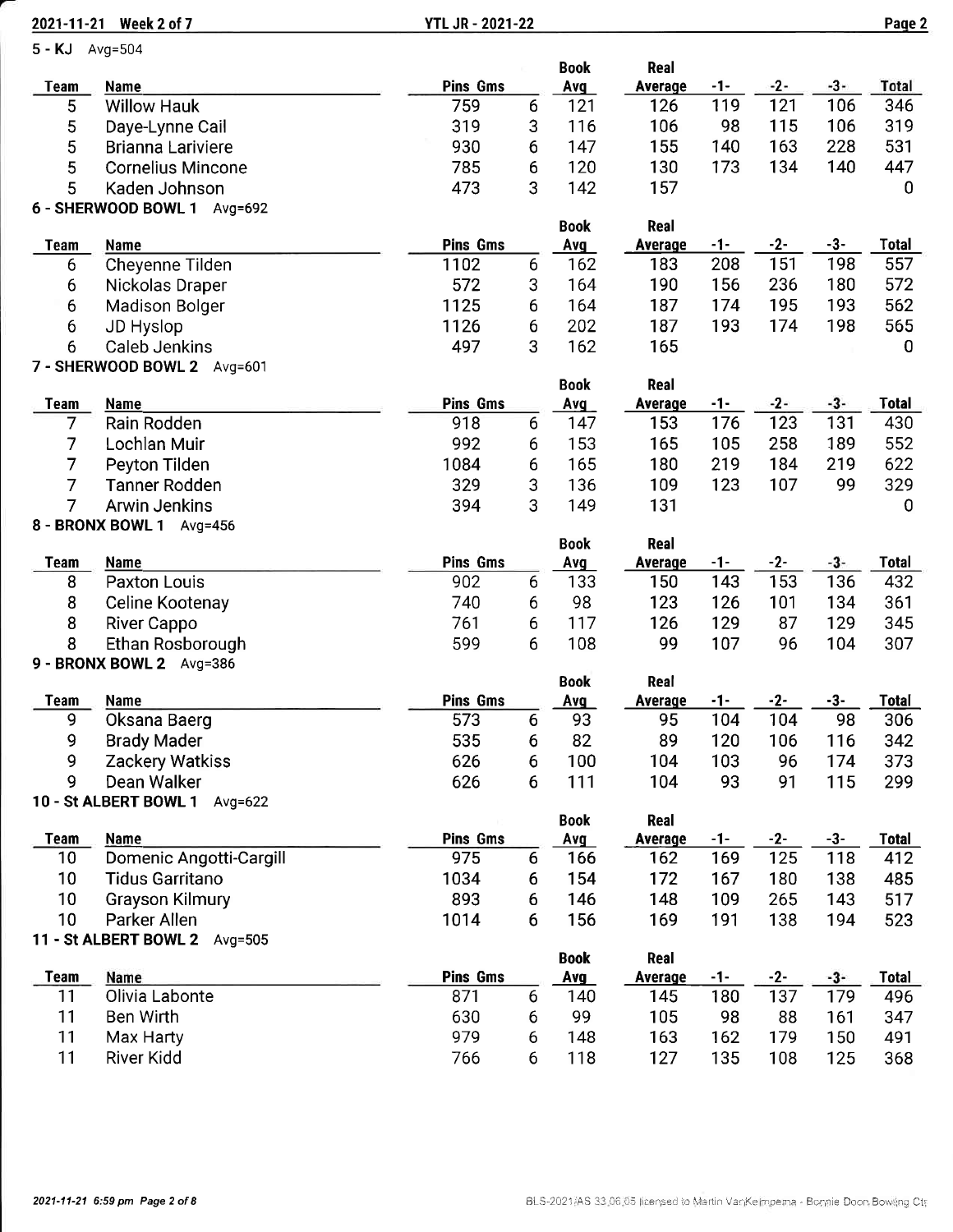| 2021-11-21 | Week 2 of 7                   | <b>YTL JR - 2021-22</b> |   |             |         |     |       |      | Page 3 |
|------------|-------------------------------|-------------------------|---|-------------|---------|-----|-------|------|--------|
|            | 12 - St ALBERT BOWL 3 Avg=565 |                         |   |             |         |     |       |      |        |
|            |                               |                         |   | <b>Book</b> | Real    |     |       |      |        |
| Team       | <b>Name</b>                   | Pins Gms                |   | <b>Avg</b>  | Average | -1- | $-2-$ | -3-  | Total  |
| 12         | Freedom Hawryluk              | 767                     | 6 | 129         | 127     | 130 | 123   | 119. | 372    |
| 12         | Sofia Carlson                 | 855                     | h | 132         | 142     | 118 | 207   | 123  | 448    |
| 12         | Sylar Garritano               | 986                     | 6 | 143         | 164     | 173 | 217   | 160  | 550    |
| 12         | Connor Allen                  | 1078                    | ь | 161         | 179     | 170 | l 52  | 75   | 497    |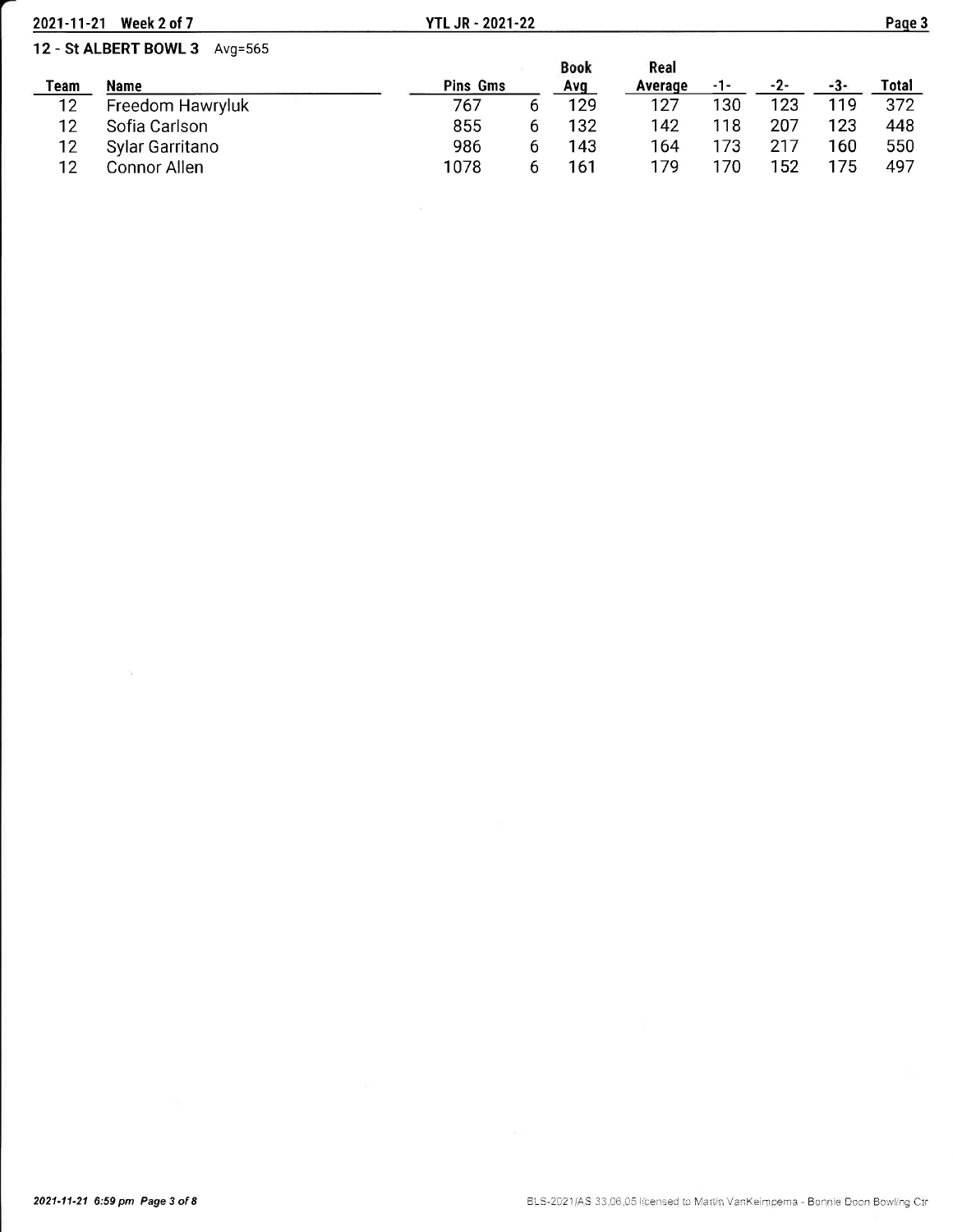2021-11-21 Week 2 of 7 YTL JR - 2021-22

|             |                                 | <b>Season High Scores</b> |                                 |                        |
|-------------|---------------------------------|---------------------------|---------------------------------|------------------------|
|             | <b>Team Handicap Game</b>       |                           | <b>Team Handicap Series</b>     |                        |
|             | 1310<br><b>BONNIE DOON BLUE</b> |                           | 3656<br><b>BONNIE DOON BLUE</b> |                        |
|             | 1279<br>St ALBERT BOWL 1        |                           | 3624<br>SHERWOOD BOWL 1         |                        |
|             | 1269<br>St ALBERT BOWL 3        |                           | 3612<br><b>BRONX BOWL 1</b>     |                        |
|             | 1249<br><b>BONNIE DOON RED</b>  |                           | 3577<br>St ALBERT BOWL 3        |                        |
|             | 1248<br><b>BRONX BOWL 1</b>     |                           | 3571<br>St ALBERT BOWL 2        |                        |
|             | 1238<br>St ALBERT BOWL 2        |                           | <b>FORT SASK</b><br>3560        |                        |
|             | 1235<br><b>BRONX BOWL 2</b>     |                           | 3544<br>SHERWOOD BOWL 2         |                        |
|             | 1234<br><b>FORT SASK</b>        |                           | 3518<br>KJ                      |                        |
|             | 1232<br>SHERWOOD BOWL 1         |                           | BRONX BOWL 2<br>3516            |                        |
|             | 1209<br>SHERWOOD BOWL 2         |                           | 3512<br>St ALBERT BOWL 1        |                        |
|             | <b>Scratch Game</b>             | <b>Scratch Series</b>     | <b>Handicap Game</b>            | <b>Handicap Series</b> |
| <b>Boys</b> | 270 Alexandre Charrois          | 581 Connor Allen          | 403 Grayson Kilmury             | 973 Sylar Garritano    |
|             | 265 Grayson Kilmury             | 572 Nickolas Draper       | 390 Lochlan Muir                | 949 Tony McDonnell     |
|             | 258 Lochlan Muir                | 565 JD Hyslop             | 362 Connor Allen                | 948 Lochlan Muir       |
|             | 240 Connor Allen                | 563 Domenic Angotti-C     | 361 Taylen Piche                | 947 Connor Allen       |
|             | 236 Nickolas Draper             | 559 Alexandre Charrois    | 358 Sylar Garritano             | 946 Landyn Ream        |
|             | 230 Domenic Angotti-C           | 552 Lochlan Muir          | 358 Nickolas Draper             | 938 Nickolas Draper    |
|             | 229 Taylen Piche                | 550 Sylar Garritano       | 356 Tony McDonnell              | 935 Paxton Louis       |
|             | 217 Sylar Garritano             | 549 Tidus Garritano       | 356 Alexandre Charrois          | 935 Kayne Deptuch      |
|             | 207 Tony McDonnell              | 523 Parker Allen          | 354 Zackery Watkiss             | 933 Cornelius Mincone  |
|             | 205 Parker Allen                | 517 Grayson Kilmury       | 347 Domenic Angotti-C           | 931 Grayson Kilmury    |
| Girls       | 241 Sadie Pidcock               | 622 Peyton Tilden         | 377 Sadie Pidcock               | 985 Peyton Tilden      |
|             | 228 Brianna Lariviere           | 593 Kylie Solowan         | 365 Brianna Lariviere           | 956 Kylie Solowan      |
|             | 219 Cheyenne Tilden             | 563 Madison Bolger        | 358 Sofia Carlson               | 954 Sadie Pidcock      |
|             | 219 Peyton Tilden               | 557 Cheyenne Tilden       | 342 Rain Rodden                 | 946 Celine Kootenay    |
|             | 214 Kylie Solowan               | 546 Sadie Pidcock         | 340 Cheyenne Tilden             | 945 Judith Maloney     |
|             | 207 Rain Rodden                 | 531 Brianna Lariviere     | 340 Peyton Tilden               | 942 Brianna Lariviere  |
|             | 207 Sofia Carlson               | 496 Olivia Labonte        | 337 Celine Kootenay             | 940 Christina Mahler   |
|             | 204 Madison Bolger              | 492 Judith Maloney        | 335 Christina Mahler            | 929 Cheyenne Tilden    |
|             | 185 Christina Mahler            | 490 Christina Mahler      | 335 Kylie Solowan               | 928 Olivia Labonte     |
|             | 184 Judith Maloney              | 488 Rain Rodden           | 335 Judith Maloney              | 928 Madison Bolger     |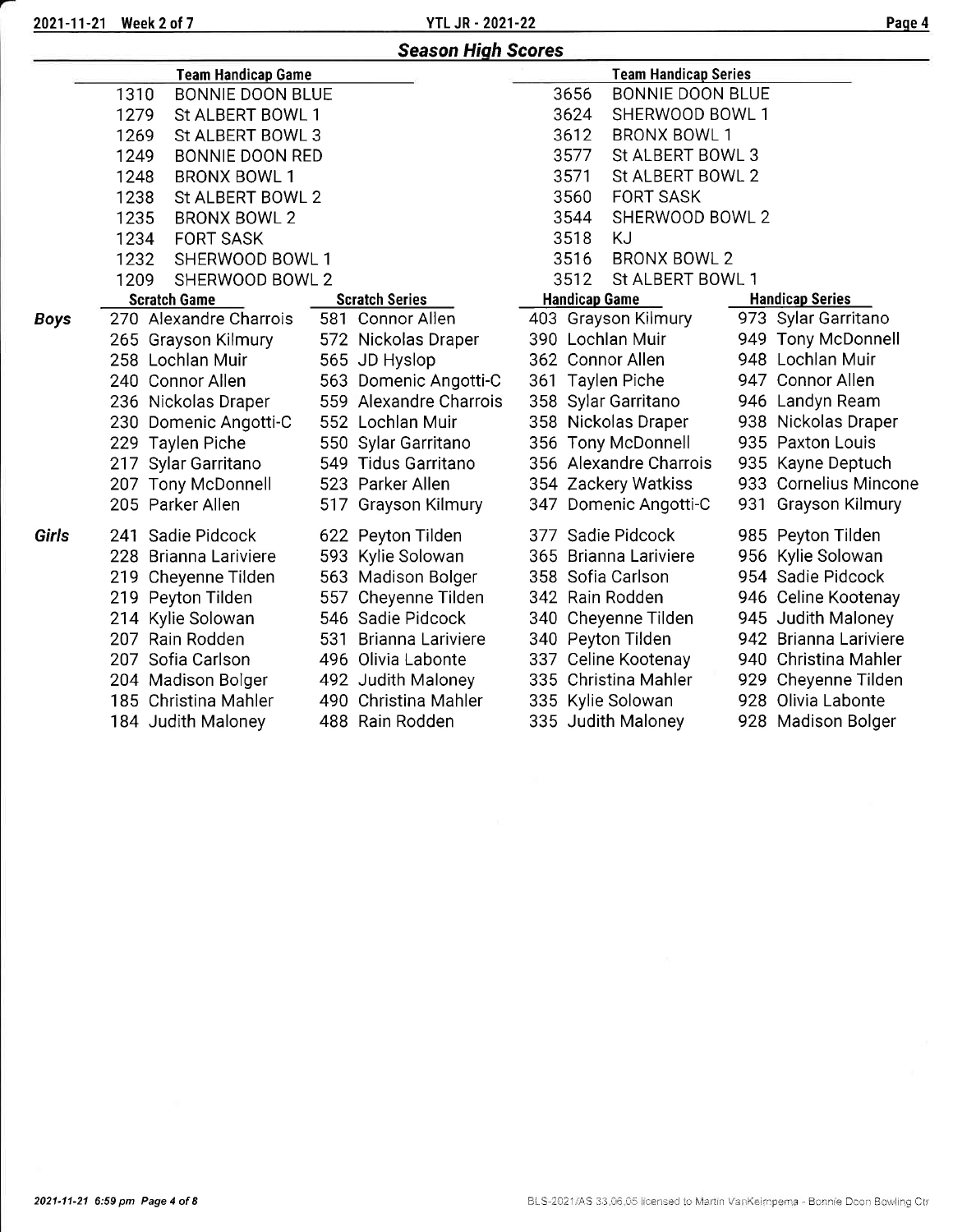2021-11-21 Week 2 of 7

### **YTL JR - 2021-22**

Page 5

|  | 3624                          |
|--|-------------------------------|
|  | 3577                          |
|  | <b>Last Week's Top Scores</b> |

|             | <b>Team Handicap Game</b>       |                           |                          |
|-------------|---------------------------------|---------------------------|--------------------------|
|             | St ALBERT BOWL 3<br>1269        |                           | 3624                     |
|             | St ALBERT BOWL 2<br>1238        |                           | 3577                     |
|             | <b>BRONX BOWL 2</b><br>1235     |                           | 357'                     |
|             | <b>Scratch Game</b>             | <b>Scratch Series</b>     | Handic                   |
| <b>Boys</b> | 265 Grayson Kilmury             | 572 Nickolas Draper       | 403 Gr                   |
|             | 258 Lochlan Muir                | 565 JD Hyslop             | 390 Lo                   |
|             | 236 Nickolas Draper             | 552 Lochlan Muir          | 358 Sy                   |
|             |                                 |                           | 358 Ni                   |
|             |                                 |                           |                          |
| Girls       | 228 Brianna Lariviere           | 622 Peyton Tilden         | 365 Br                   |
|             | 219 Peyton Tilden               | 562 Madison Bolger        | 358 Sc                   |
|             | 208 Cheyenne Tilden             | 557 Cheyenne Tilden       | 340 Pe                   |
|             | <b>Weekly Game Over Average</b> |                           | <b>Weekly</b>            |
|             | Game - Avg=Difference           |                           | Series -                 |
| <b>Boys</b> | $265 - 146 = 119$               | <b>Grayson Kilmury</b>    | 550                      |
|             | 258 - 153=105                   | <b>Lochlan Muir</b>       | 34 <sup>°</sup>          |
|             | 174 - 100=74                    | <b>Zackery Watkiss</b>    | 3 <sub>4</sub>           |
|             | 217 - 143=74                    | <b>Sylar Garritano</b>    | 5                        |
|             | 236 - 164 = 72                  | Nickolas Draper           | 4                        |
|             | $161 - 99 = 62$                 | <b>Ben Wirth</b>          | 5 <sup>2</sup>           |
|             | 173 - 120=53                    | <b>Cornelius Mincone</b>  | $5^{\circ}$              |
|             | $128 - 79 = 49$                 | Kayne Deptuch             | 3 <sup>1</sup>           |
|             | 194 - 156=38                    | Parker Allen              | 5 <sup>°</sup>           |
|             | $120 - 82 = 38$                 | <b>Brady Mader</b>        | 3.                       |
|             | 182 - 151=31                    | Lucas Neale               | $\overline{\mathbf{A}}$  |
|             | 179 - 148=31                    | Max Harty                 | 3                        |
|             | 150 - 120=30                    | Deacon Calder             | 4                        |
|             | $171 - 145 = 26$                | <b>Tony McDonnell</b>     | 4                        |
|             | 180 - 154=26                    | <b>Tidus Garritano</b>    | $\overline{\mathbf{4}}$  |
|             | 153 - 133=20                    | <b>Paxton Louis</b>       |                          |
|             | $171 - 153 = 18$                | Alex Wellon               | $\overline{\phantom{a}}$ |
|             | $200 - 185 = 15$                | Jacob Bylsma              | $\ddot{\cdot}$           |
|             | $175 - 161 = 14$                | <b>Connor Allen</b>       | $\overline{4}$           |
|             | $129 - 117 = 12$                | River Cappo               | 3 <sup>7</sup>           |
|             | $115 - 111 = 4$                 | Dean Walker               | 30                       |
|             | $169 - 166 = 3$                 | Domenic Angotti-Cargill   | 2 <sup>0</sup>           |
|             | $130 - 129 = 1$                 | Freedom Hawryluk          | 5 <sup>°</sup>           |
|             | $107 - 108 = -1$                | Ethan Rosborough          | 5 <sub>0</sub>           |
|             | $198 - 202 = -4$                | JD Hyslop                 | 3 <sub>0</sub>           |
|             | $134 - 141 = -7$                | <b>Taylen Piche</b>       | 3.                       |
|             |                                 | <b>Alexandre Charrois</b> | $\boldsymbol{4}$         |
|             | 189 - 202=-13                   | <b>Tanner Rodden</b>      | 48                       |
|             | $123 - 136 = -13$               |                           | 27                       |
|             | $117 - 137 = -20$               | <b>Zachary Prather</b>    |                          |
| Girls       | $228 - 147 = 81$                | <b>Brianna Lariviere</b>  | 62                       |
|             | 207 - 132=75                    | Sofia Carlson             | Ë                        |
|             | 219 - 165=54                    | Peyton Tilden             | $\overline{\phantom{a}}$ |
|             | 208 - 162=46                    | Cheyenne Tilden           | ξ                        |
|             | 180 - 140=40                    | Olivia Labonte            | ţ                        |
|             | $128 - 89 = 39$                 | Isla Lambert              | ŝ                        |
|             | 163 - 126=37                    | Anita Mahler              | $\overline{\phantom{a}}$ |
|             | 134 - 98 = 36                   | Celine Kootenay           | $\overline{\phantom{a}}$ |
|             | 195 - 164=31                    | <b>Madison Bolger</b>     |                          |

| 624                           | SHERWOOD BOWL 1                                                |
|-------------------------------|----------------------------------------------------------------|
| St ALBERT BOWL 3<br>577       |                                                                |
| St ALBERT BOWL 2<br>571       |                                                                |
| <u>ıdicap Game </u>           | <b>Handicap Series</b><br>973 Sylar Garritano                  |
| <b>Grayson Kilmury</b>        | 948 Lochlan Muir                                               |
| Lochlan Muir                  |                                                                |
| Sylar Garritano               | 938 Nickolas Draper                                            |
| <b>Nickolas Draper</b>        |                                                                |
| <b>Brianna Lariviere</b>      | 985 Peyton Tilden                                              |
| Sofia Carlson                 | 942 Brianna Lariviere                                          |
| Peyton Tilden                 | 929 Cheyenne Tilden                                            |
| <b>dy Series over Average</b> |                                                                |
| s - Avg=Difference            |                                                                |
| 550 - 429=121                 | Sylar Garritano                                                |
| 341 - 237=104                 | Kayne Deptuch                                                  |
| 342 - 246=96                  | <b>Brady Mader</b>                                             |
| 552 - 459=93                  | Lochlan Muir                                                   |
| 447 - 360=87                  | <b>Cornelius Mincone</b>                                       |
| 572 - 492=80                  | Nickolas Draper                                                |
| 517 - 438=79                  | <b>Grayson Kilmury</b>                                         |
| 373 - 300=73                  | <b>Zackery Watkiss</b>                                         |
| 523 - 468=55                  | Parker Allen                                                   |
| 347 - 297=50                  | <b>Ben Wirth</b>                                               |
| 491 - 444 = 47                | Max Harty                                                      |
| 398 - 360=38                  | Deacon Calder                                                  |
| 432 - 399=33                  | <b>Paxton Louis</b>                                            |
| 485 - 462=23                  | <b>Tidus Garritano</b>                                         |
| 497 - 483=14                  | <b>Connor Allen</b>                                            |
| 441 - 435=6                   | <b>Tony McDonnell</b>                                          |
| 452 - 453 = - 1               | <b>Lucas Neale</b>                                             |
| $345 - 351 = -6$              | <b>River Cappo</b>                                             |
| 444 - 459 = - 15              | <b>Alex Wellon</b>                                             |
| $372 - 387 = -15$             | Freedom Hawryluk                                               |
| 307 - 324=-17                 | Ethan Rosborough                                               |
| 299 - 333=-34                 | Dean Walker                                                    |
| $516 - 555 = -39$             | Jacob Bylsma                                                   |
| $565 - 606 = -41$             | <b>JD Hyslop</b>                                               |
| $363 - 423 = -60$             | <b>Taylen Piche</b>                                            |
| 329 - 408 = - 79              | <b>Tanner Rodden</b>                                           |
| 412 - 498 = - 86              | Domenic Angotti-Cargill                                        |
| 482 - 606 = - 124             | <b>Alexandre Charrois</b>                                      |
| $270 - 411 = -141$            | Zachary Prather                                                |
|                               |                                                                |
| 622 - 495=127                 | Peyton Tilden                                                  |
| 531 - 441=90                  | <b>Brianna Lariviere</b><br>$\mathbb{Z}^{\mathbb{Z}^{\times}}$ |
| 496 - 420=76                  | Olivia Labonte                                                 |
| 557 - 486=71                  | Cheyenne Tilden                                                |
| $562 - 492 = 70$              | <b>Madison Bolger</b>                                          |
| 361 - 294=67                  | Celine Kootenay<br>Anita Mahler                                |
| 435 - 378 = 57                |                                                                |
| 448 - 396=52                  | Sofia Carlson                                                  |
| $324 - 279 = 45$              | McKenna Prather                                                |

**Team Handicap Series**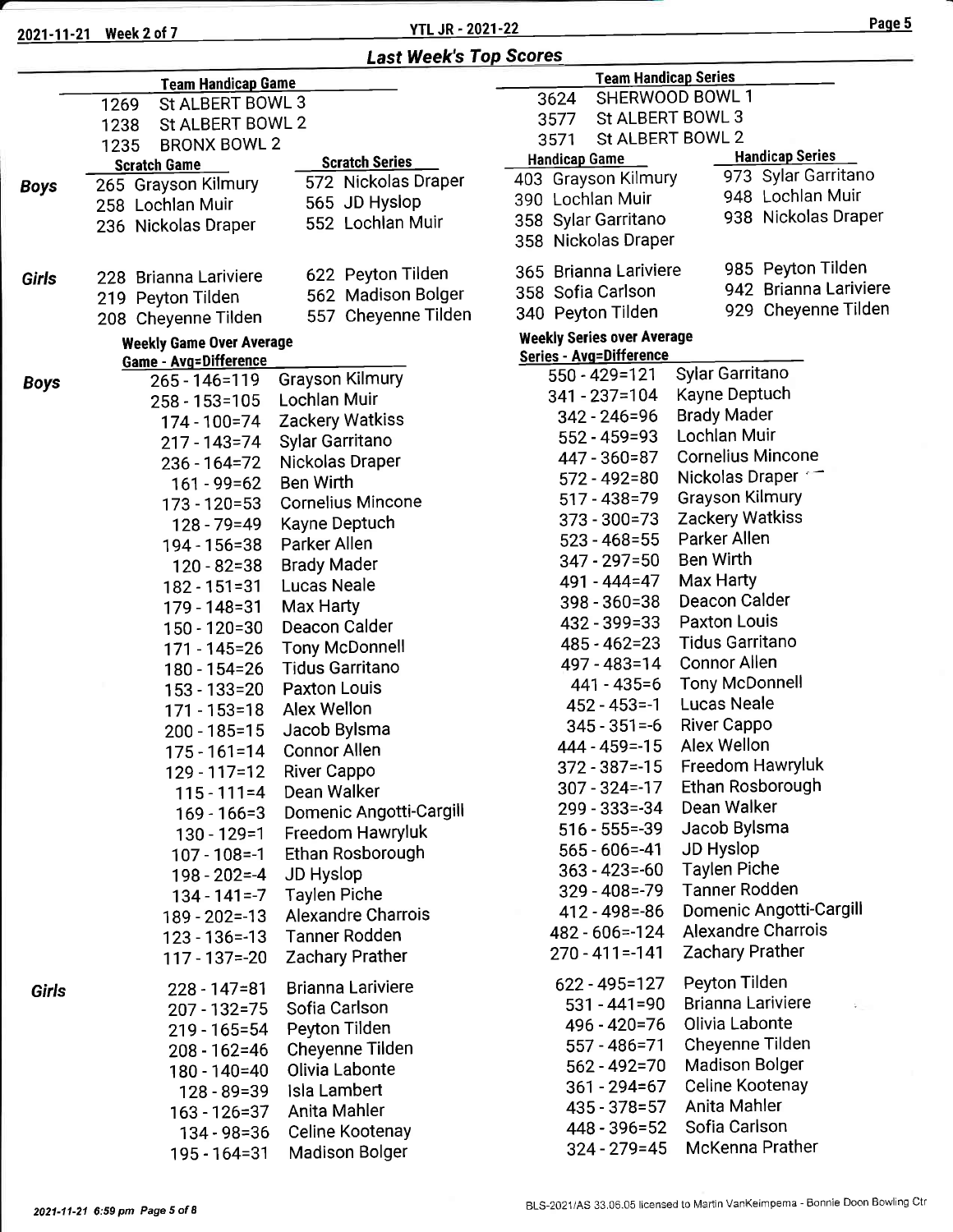| Week 2 of 7                                                     | YTL JR - 2021-22                                             |                    |
|-----------------------------------------------------------------|--------------------------------------------------------------|--------------------|
| <b>Weekly Game Over Average</b><br><b>Game - Avg=Difference</b> | <b>Weekly Series over Average</b><br>Series - Avg=Difference |                    |
| Rain Rodden<br>176 - 147=29                                     | $310 - 267 = 43$                                             | Isla Lambert       |
| 119 - 93 = 26<br>McKenna Prather                                | $306 - 279 = 27$                                             | Oksana Baerg       |
| Judith Maloney<br>156 - 135=21                                  | $368 - 354 = 14$                                             | River Kidd         |
| 135 - 118 = 17<br>River Kidd                                    | $430 - 441 = -11$                                            | Rain Rodden        |
| $104 - 93 = 11$<br>Oksana Baerg                                 | $432 - 444 = -12$                                            | Christina Mahler   |
| Christina Mahler<br>$157 - 148 = 9$                             | $388 - 405 = -17$                                            | Judith Maloney     |
| $121 - 121 = 0$<br>Willow Hauk                                  | $346 - 363 = -17$                                            | <b>Willow Hauk</b> |
| Daye-Lynne Cail<br>$115 - 116 = -1$                             | $319 - 348 = -29$                                            | Daye-Lynne Cail    |
| Kylie Solowan<br>168 - 170=-2                                   | $457 - 510 = -53$                                            | Kylie Solowan      |

198 - 170 -- 2 Nyile Solowan<br>151 - 158 -- 7 Sadie Pidcock

457 - 510=-53 - Kylle Solowan<br>418 - 474=-56 - Sadie Pidcock  $\sim$ All Corporation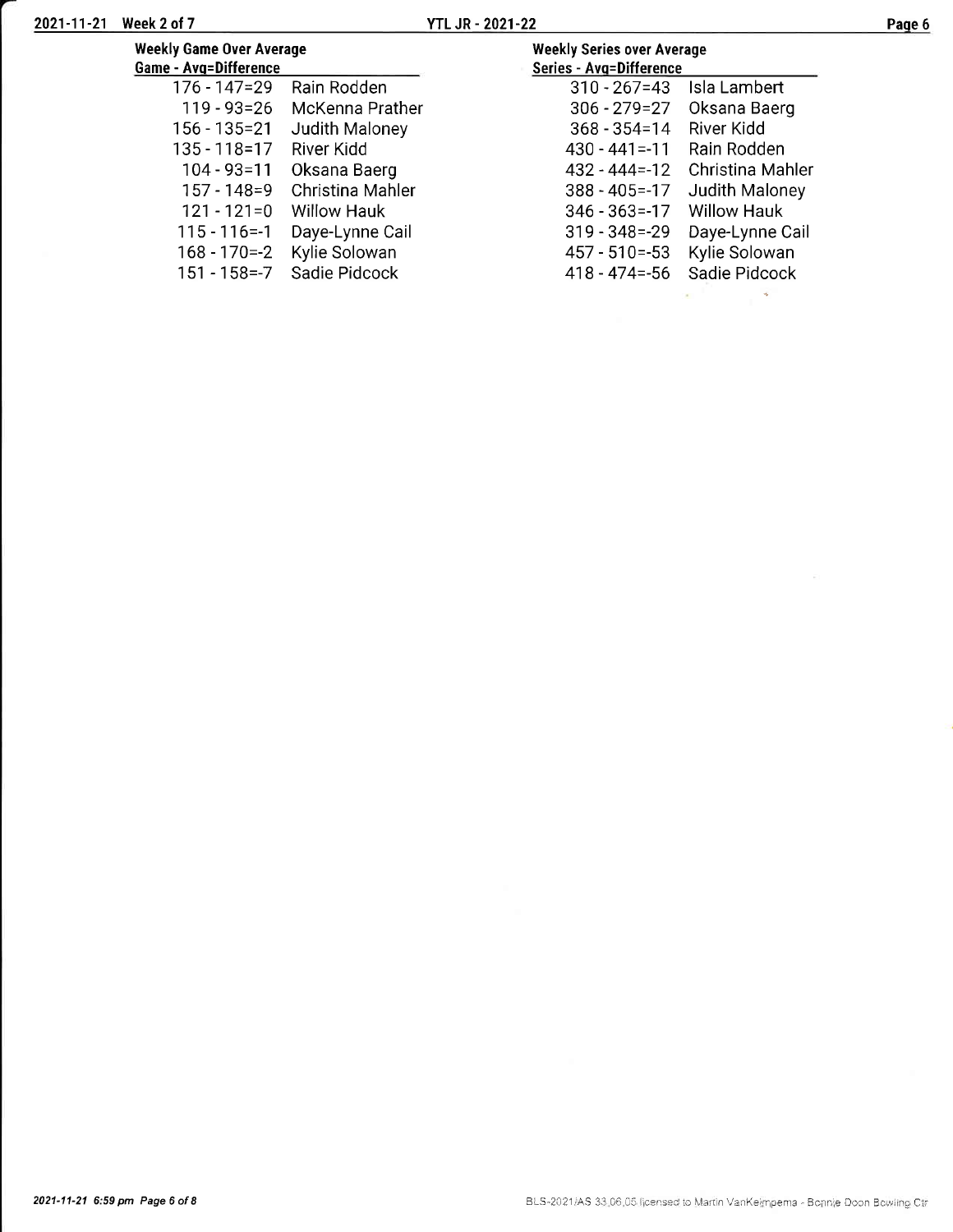### Averaqe List of Regular Team Members

# **Effi** Boys

|                         |                                       |      |         | Year-To-Date |
|-------------------------|---------------------------------------|------|---------|--------------|
| <b>Team Name</b>        | Name                                  | Pins |         | Gms Avg      |
| SHERWOOD BOWL 1         | Nickolas Draper                       | 572  | 3       | 190          |
| SHERWOOD BOWL 1         | JD Hyslop                             | 1126 | 6       | 187          |
| St ALBERT BOWL 3        | <b>Connor Allen</b>                   | 1078 | 6       | 179          |
| <b>BONNIE DOON BLUE</b> | <b>Alexandre Charrois</b>             | 1041 | 6       | 173          |
| St ALBERT BOWL 1        | <b>Tidus Garritano</b>                | 1034 | 6       | 172          |
| St ALBERT BOWL 1        | Parker Allen                          | 1014 | 6       | 169          |
| <b>BONNIE DOON BLK</b>  | Jacob Bylsma                          | 995  | 6       | 165          |
| SHERWOOD BOWL 1         | Caleb Jenkins                         | 497  | 3       | 165          |
| SHERWOOD BOWL 2         | Lochlan Muir                          | 992  | 6       | 165          |
| St ALBERT BOWL 3        | Sylar Garritano                       | 986  | 6       | 164          |
| St ALBERT BOWL 2        | Max Harty                             | 979  | 6       | 163          |
| St ALBERT BOWL 1        | Domenic Angotti-Cargill               | 975  | 6       | 162          |
| KJ                      | Kaden Johnson                         | 473  | 3       | 157          |
| <b>BONNIE DOON RED</b>  | <b>Tony McDonnell</b>                 | 943  | 6       | 157          |
| <b>BONNIE DOON RED</b>  | <b>Lucas Neale</b>                    | 910  | 6       | 151          |
| <b>BRONX BOWL 1</b>     | <b>Paxton Louis</b>                   | 902  | 6       | 150          |
| St ALBERT BOWL 1        |                                       | 893  | 6       | 148          |
| <b>BONNIE DOON BLK</b>  | <b>Grayson Kilmury</b><br>Alex Wellon |      |         |              |
|                         |                                       | 867  | 6       | 144          |
| <b>FORT SASK</b>        | Landyn Ream                           | 427  | 3       | 142          |
| <b>BONNIE DOON RED</b>  | <b>Taylen Piche</b>                   | 837  | 6       | 139          |
| KJ                      | <b>Cornelius Mincone</b>              | 785  | 6       | 130          |
| St ALBERT BOWL 3        | Freedom Hawryluk                      | 767  | 6       | 127          |
| <b>BRONX BOWL 1</b>     | <b>River Cappo</b>                    | 761  | 6       | 126          |
| BONNIE DOON RED         | Deacon Calder                         | 741  | 6       | 123          |
| <b>FORT SASK</b>        | Zachary Prather                       | 699  | 6       | 116          |
| <b>FORT SASK</b>        | Kayne Deptuch                         | 341  | 3       | 113          |
| SHERWOOD BOWL 2         | <b>Tanner Rodden</b>                  | 329  | 3       | 109          |
| St ALBERT BOWL 2        | <b>Ben Wirth</b>                      | 630  | 6       | 105          |
| <b>BRONX BOWL 2</b>     | Zackery Watkiss                       | 626  | 6       | 104          |
| <b>BRONX BOWL 2</b>     | Dean Walker                           | 626  | 6       | 104          |
| <b>BRONX BOWL 1</b>     | Ethan Rosborough                      | 599  | 6       | 99           |
| <b>BRONX BOWL 2</b>     | <b>Brady Mader</b>                    | 535  | 6       | 89           |
| <b>※ Girls</b>          |                                       |      |         |              |
|                         |                                       |      |         | Year-To-Date |
| <b>Team Name</b>        | <b>Name</b>                           | Pins | Gms Avg |              |
| SHERWOOD BOWL 1         | <b>Madison Bolger</b>                 | 1125 | 6       | 187          |
| SHERWOOD BOWL 1         | Cheyenne Tilden                       | 1102 | 6       | 183          |
| SHERWOOD BOWL 2         | Peyton Tilden                         | 1084 | 6       | 180          |
| <b>BONNIE DOON BLK</b>  | Kylie Solowan                         | 1050 | 6       | 175          |
| <b>BONNIE DOON BLUE</b> | Sadie Pidcock                         | 964  | 6       | 160          |
| ΚJ                      | <b>Brianna Lariviere</b>              | 930  | 6       | 155          |
| <b>BONNIE DOON BLUE</b> | Christina Mahler                      | 922  | 6       | 153          |
| SHERWOOD BOWL 2         | Rain Rodden                           | 918  | 6       | 153          |
| <b>BONNIE DOON BLUE</b> | Judith Maloney                        | 880  | 6       | 146          |
| St ALBERT BOWL 2        | Olivia Labonte                        | 871  | 6       | 145          |
| St ALBERT BOWL 3        | Sofia Carlson                         | 855  | 6       | 142          |
| <b>BONNIE DOON BLK</b>  | Anita Mahler                          | 812  | 6       | 135          |
| SHERWOOD BOWL 2         | <b>Arwin Jenkins</b>                  | 394  | 3       | 131          |
| St ALBERT BOWL 2        | River Kidd                            | 766  | 6       | 127          |
| ΚJ                      | <b>Willow Hauk</b>                    | 759  | 6       | 126          |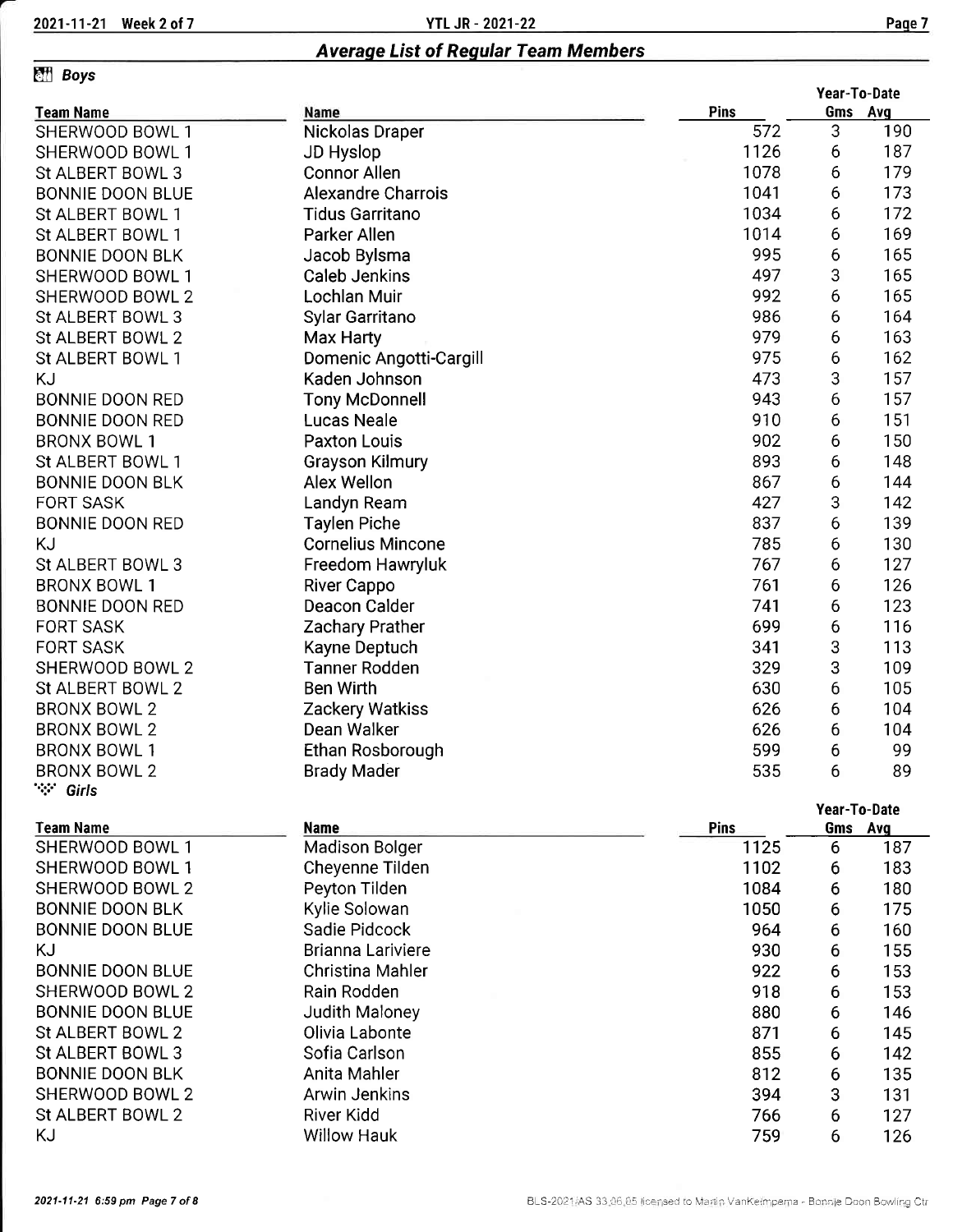| Team Name           | <b>Name</b>     | <b>Pins</b> | Year-To-Date<br>Gms Avg |     |  |
|---------------------|-----------------|-------------|-------------------------|-----|--|
| <b>BRONX BOWL 1</b> | Celine Kootenay | 740         | 6                       | 123 |  |
| KJ                  | Daye-Lynne Cail | 319         |                         | 106 |  |
| <b>FORT SASK</b>    | McKenna Prather | 636         | b                       | 106 |  |
| <b>FORT SASK</b>    | Brooke Wilson   | 313         |                         | 104 |  |
| <b>FORT SASK</b>    | Isla Lambert    | 310         |                         | 103 |  |
| <b>BRONX BOWL 2</b> | Oksana Baerg    | 573         |                         | 95  |  |